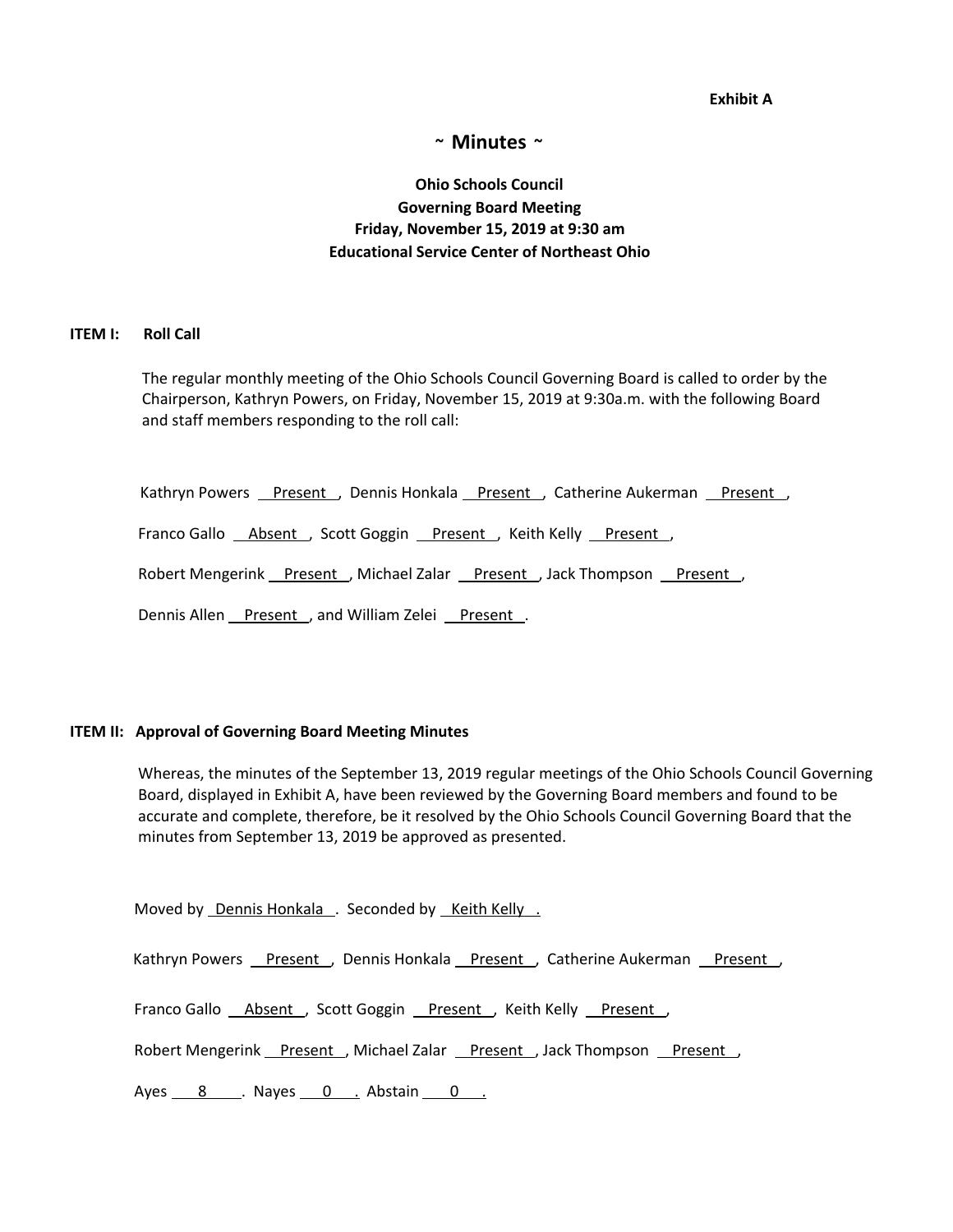#### **ITEM III: Approval of OSC Financial Report**

Whereas, the financial report for the month of August, September & October 2019, displayed in Exhibit B1, B2 and B3 have been reviewed by the Governing Board members and found to be accurate and complete, therefore be it resolved by the Ohio Schools Council Governing Board that the reports be approved as presented.

Moved by Keith Kelly . Seconded by Catherine Aukerman .

Kathryn Powers Present , Dennis Honkala Present , Catherine Aukerman Present ,

Franco Gallo *Absent* , Scott Goggin Present , Keith Kelly Present ,

Robert Mengerink Present , Michael Zalar Present , Jack Thompson Present ,

Ayes  $8 \tImes$  Nayes  $0 \tImes$  Abstain  $0 \tImes$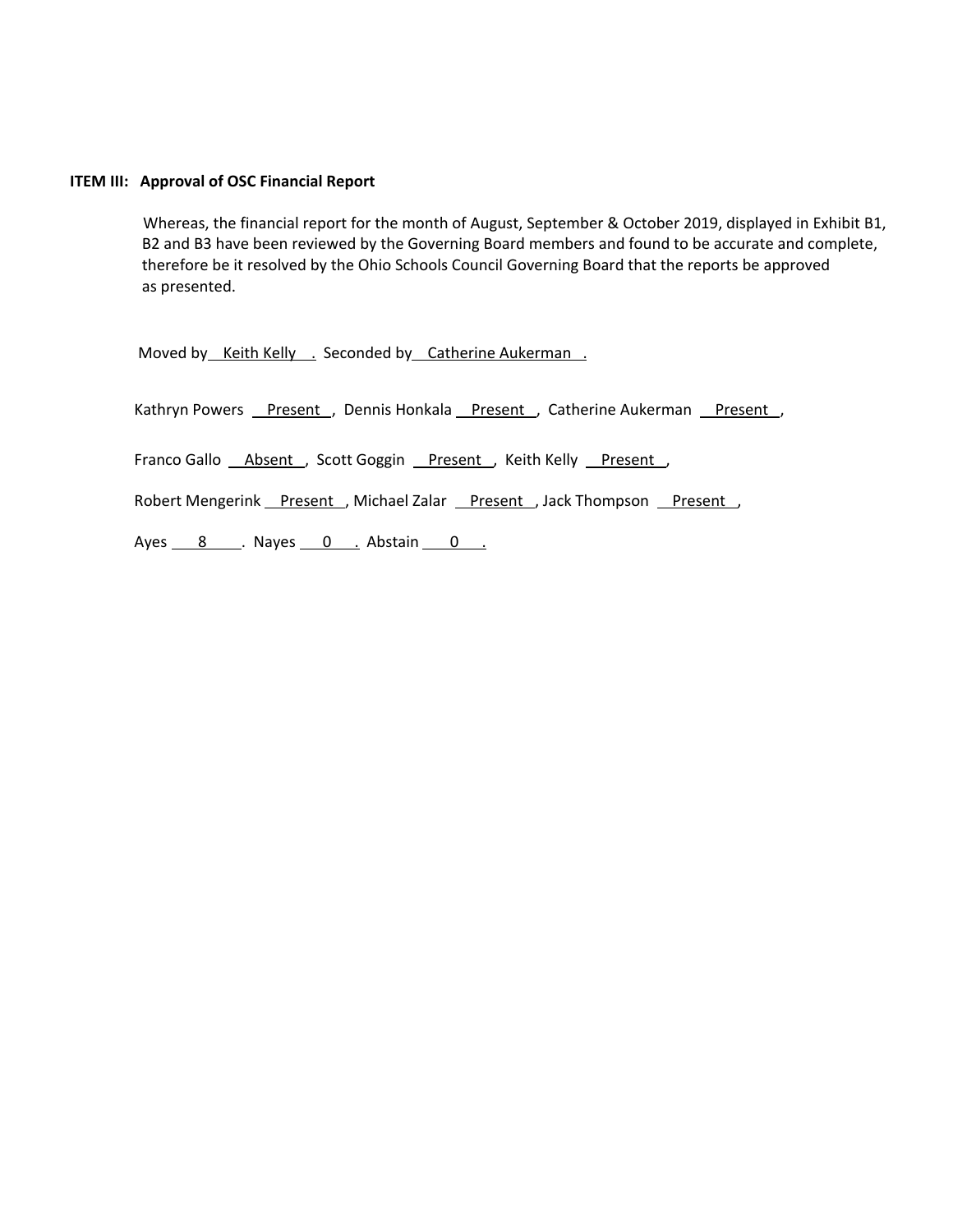### **ITEM IV: Approval of Consent Agenda**

Whereas, the Executive Director recommends approval of the following items, therefore, be it resolved that the Ohio Schools Council Governing Board approves the items listed in the Consent Agenda.

- A) October 12, 2019 Agreement between Commtrol as a Preferred Partner of the Ohio Schools Council (Exhibit C)
- B) September 12, 2019 Agreement between BPI as a Preferred Partner of the Ohio Schools Council (Exhibit D)
- C) July 13, 2019 Amended Agreement between Education Logistics, Inc (Edulog), and Ohio Schools Council (Exhibit E)
- D) Lykins Energy Solutions contract extension from January 1, 2020 through June 30, 2020. (Exhibit F)
- E) Amended Agreement #2 between Blackboard Inc., and the Ohio Schools Council, effective October 16, 2019.

(Exhibit G)

- F) Corporate Rate Agreement between Hyatt Regency and the Ohio Schools Council, effective January 1, 2020. (Exhibit H)
- G) Rate Agreement between Courtyard by Marriott and the Ohio Schools Council, effective January 1, 2020. (Exhibit I)
- H) Agreement between Energy Optimizers as a Preferred Partner of Ohio Schools Council, effective January 20, 2020.

(Exhibit J)

- I) Safety Assessments for the following school districts: Bedford City Schools, Chargin Falls Ex. Village Schools, Cleveland Heights/ University Heights City Schools, East Cleveland City Schools, Green Local Schools, Kenston Local Schools, Ravenna City Schools, Riverside Local Schools, Shaker Heights City Schools and Tallmadge City Schools.
- J) Liberty Local Schools joining the Ohio Schools Council Life Insurance Program effective September 1, 2019.
- K) Approval of approval of the following districts as new Ohio Schools Council Members: Bath Local Schools, Chippewa Local Schools, Lisbon Exempted Village Schools, Mapleton Local School District, Medina County Board of DD/Windfall School.
- L) Electricity Audits for the following districts: Beachwood City Schools, Berkshire Local Schools, Genoa Area Local District, Swanton Local Schools, Windham Exempted Village Schools, and Jackson Local Schools. (Exhibit K)
- M) Approval of Agreement Renewal between Zonor Systems and Ohio Schools Council as a Preferred Partner, effective July 1, 2020. (Exhibit L)
- N) Rate Agreement between Hyatt Place Columbus/Worthington and Ohio Schools Council as a Preferred Partner, effective January 1, 2020. (Exhibit M)

Moved by <u>Michael Zalar .</u> Seconded by Jack Thompson .

Kathryn Powers Present , Dennis Honkala Present , Catherine Aukerman Present ,

Franco Gallo *Absent* , Scott Goggin Present , Keith Kelly Present ,

Robert Mengerink Present , Michael Zalar Present , Jack Thompson Present ,

Ayes 8 . Nayes 0 . Abstain 0 .